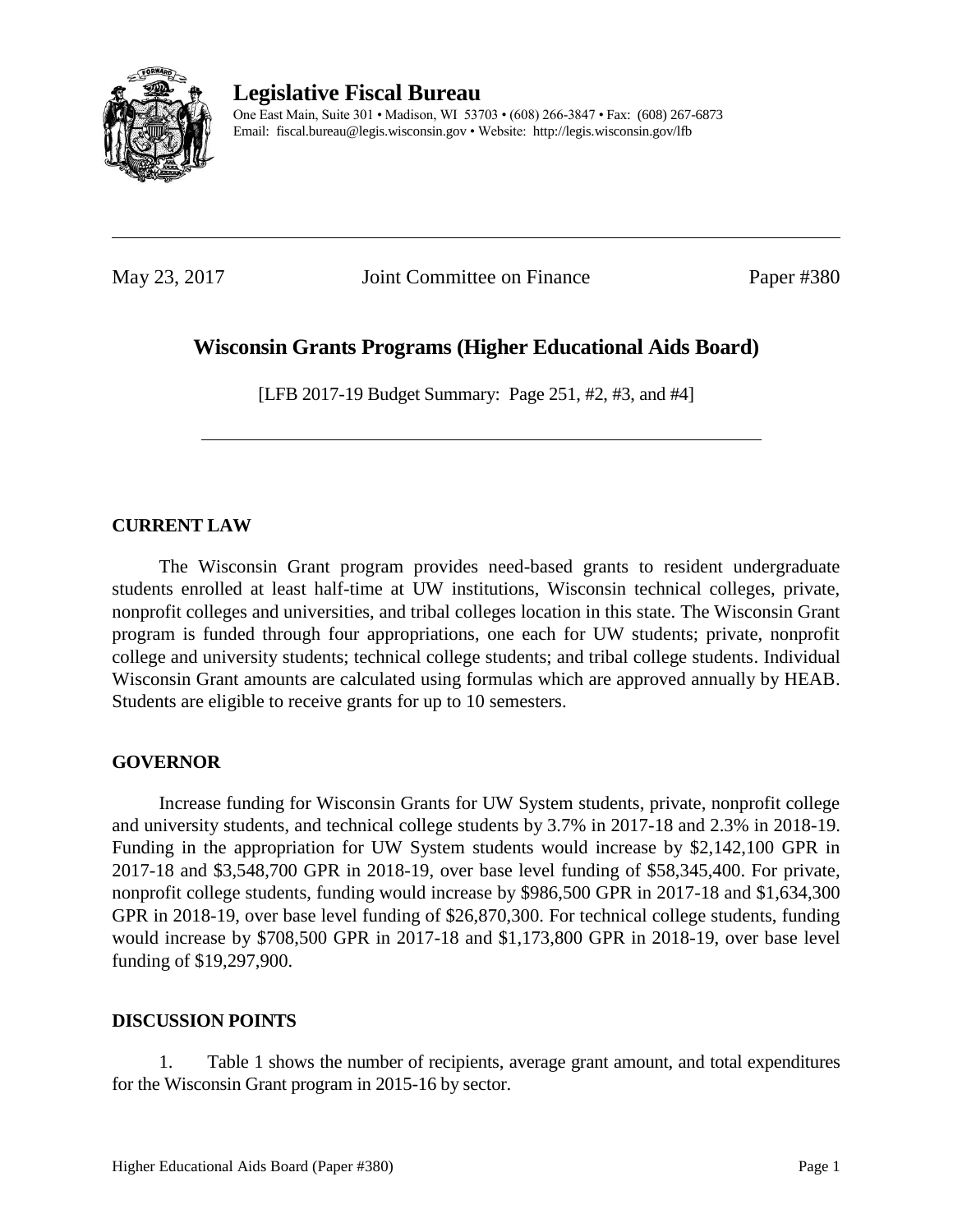#### **TABLE 1**

#### **Wisconsin Grant Data, 2015-16**

|                             | Recipients | Average<br>Grant | Expenditures |
|-----------------------------|------------|------------------|--------------|
| UW System                   | 31,751     | \$1,754          | \$55,694,673 |
| <b>Technical Colleges</b>   | 22,810     | 831              | 18,959,416   |
| Private, Nonprofit Colleges | 10,637     | 2,488            | 26,463,518   |
| <b>Tribal Colleges</b>      | 332        | 1,310            | 434,986      |

2. Table 2 shows Wisconsin Grant funding by sector for 2016-17 and as provided under the Governor's budget bill for 2017-18 and 2018-19. As shown in the table, funding for Wisconsin Grants for UW System students, technical college students, and private, nonprofit college and university students would increase by 3.67% in 2017-18 and by an additional 2.33% in 2018-19 under the bill. Meanwhile, funding for Wisconsin Grants for tribal college students would remain at the 2016-17 level in both years of the biennium. Unlike the appropriations for the other sectors, the appropriation for Wisconsin Grants for tribal college students is funded with tribal gaming revenues. The appropriations for the other sectors are funded with state general purpose revenue (GPR).

### **TABLE 2**

| and Proposed for 2017-18 and 2018-19 |                 |               |            |               |            |
|--------------------------------------|-----------------|---------------|------------|---------------|------------|
|                                      | Governor's Bill |               |            |               |            |
|                                      | 2016-17         | 2017-18       | % Increase | 2018-19       | % Increase |
| UW System                            | \$58,345,400    | \$60,487,500  | 3.67%      | \$61,894,100  | 2.33%      |
| <b>Technical Colleges</b>            | 19,297,900      | 20,006,400    | 3.67       | 20,471,700    | 2.33       |
| Private, Nonprofit Colleges          | 26,870,300      | 27,856,800    | 3.67       | 28,504,600    | 2.33       |
| <b>Tribal Colleges</b>               | 454,200         | 454,200       | 0.00       | 454,200       | 0.00       |
| Total                                | \$104,967,800   | \$108,804,900 |            | \$111,324,600 |            |

### **Wisconsin Grant Funding by Sector for 2016-17 and Proposed for 2017-18 and 2018-19**

3. Individual Wisconsin Grants are calculated using formulas approved for each sector by HEAB, generally in February of the prior fiscal year. Grant amounts for UW, technical college, and tribal college students are determined by inputting the student's expected family contribution (EFC), which is a measure of the student's financial need, into the appropriate formula. A student's EFC is determined by the U.S. Department of Education using information provided by the student and, if the student is a dependent student, his or her parents on the Free Application for Federal Student Aid (FAFSA). Wisconsin Grants for private, nonprofit college and university students are calculated using two formulas, one for dependent students and one for independent students, both of which incorporate the student's EFC and the tuition charged by the institution attended.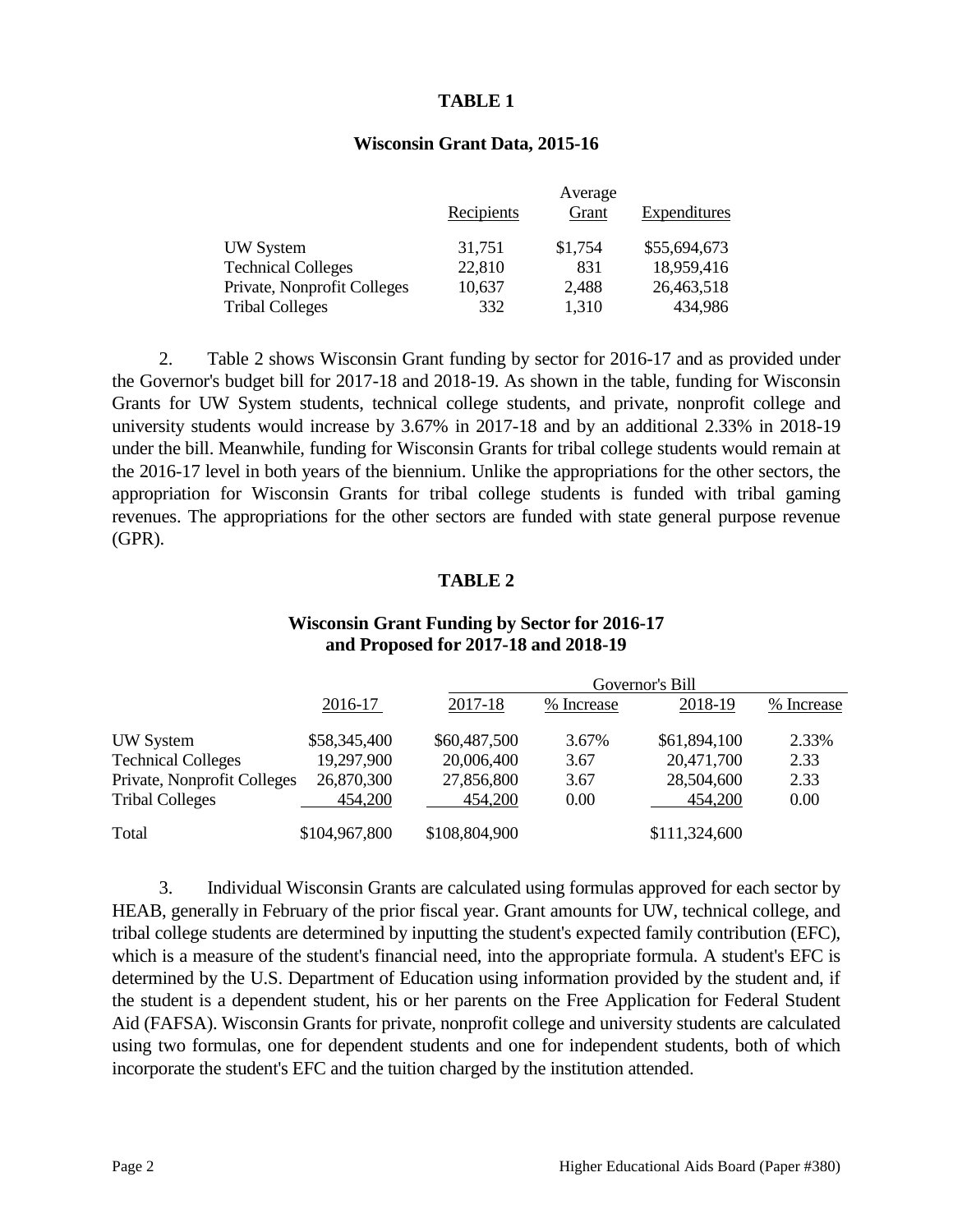# **UW System**

4. In June, 2016, the Board of Regents approved a resolution recommending that the Higher Education Aids Board (HEAB) include in its budget request increases in Wisconsin Grant funding for UW System students of \$6.4 million in 2017-18 and \$12.8 million in 2018-19. Based on data available at that time, it was estimated that this additional funding would increase the average Wisconsin Grant awarded to UW System students from \$1,773 in 2014-15 to \$2,161 in 2017-18, which is equal to the average Wisconsin Grant awarded to UW System students in 2009-10. Beginning in the 2010-11 year, HEAB modified the formula used to calculate Wisconsin Grants for UW System students to reduce the number of students who were eligible for Wisconsin Grants and to provide smaller grants to students. These changes were requested by the UW System President and were intended to reduce the number of UW System students who were waitlisted for Wisconsin Grants. Wisconsin Grant applicants are placed on a waitlist when they are eligible to receive a grant based on their financial need but cannot be awarded a grant due insufficient funding.

5. In February, 2015, HEAB approved a formula for calculating Wisconsin Grants for UW System students during the 2015-16 year that was identical to the formulas that had been approved for the 2013-14 and 2014-15 years. However, a smaller number of UW System students were eligible for Wisconsin Grants based on that formula in 2015-16 than had been in previous years resulting in a reduction in the number of recipients from approximately 32,900 in 2013-14 and in 2014-15 to 31,751 in 2015-16. As a result, expenditures from the appropriation for Wisconsin Grants for UW System students totaled \$55.7 million in 2015-16, or \$2.6 million less than the amount appropriated. The Wisconsin Grants for UW System students appropriation allows funds to be transferred from one year to the next, so these funds were carried into the 2016-17 year.

6. In February, 2016, the UW System President recommended, and HEAB approved, a formula that increased the maximum EFC that a student could have and receive a Wisconsin Grant from \$4,000 to \$4,500 and increased grant amounts for students with EFCs of \$0 to \$4,000 by between \$20 and \$60. Based on fall, 2016, enrollments, it was estimated that the number of UW System students who received Wisconsin Grants in 2016-17 would be approximately 3,900 less than in 2015-16 despite the change in the formula that would allow students with EFCs of up to \$4,500 to receive grants. In November, 2016, the UW System President requested that the formula used to calculate Wisconsin Grants in that year be modified to allow grant amounts to be increased by \$330 for all UW System grant recipients. The UW System President also requested that any remaining funding be used to provide grants of \$914 to students who receive Pell grants, which are federally-funded need-based grants, but who have EFCs that make them ineligible for Wisconsin Grants. Based on data provided by the UW System in December, 2016, it is estimated that the average Wisconsin Grant for a UW System student will be \$2,084 in 2016-17, or \$77 less than the average grant awarded in 2009-10, assuming that all funds will be spent through the formula.

7. It is estimated that increasing the average Wisconsin Grant for UW System students by \$77, from \$2,084 to \$2,161, would cost a total of \$63,247,300 annually, or \$4,901,900 more than the appropriation base of \$58,345,400. This amount is \$2,759,800 more than the amount provided under the bill in 2017-18 and \$1,353,200 more in 2018-19.

8. According to letters submitted to HEAB by the UW System President, the Wisconsin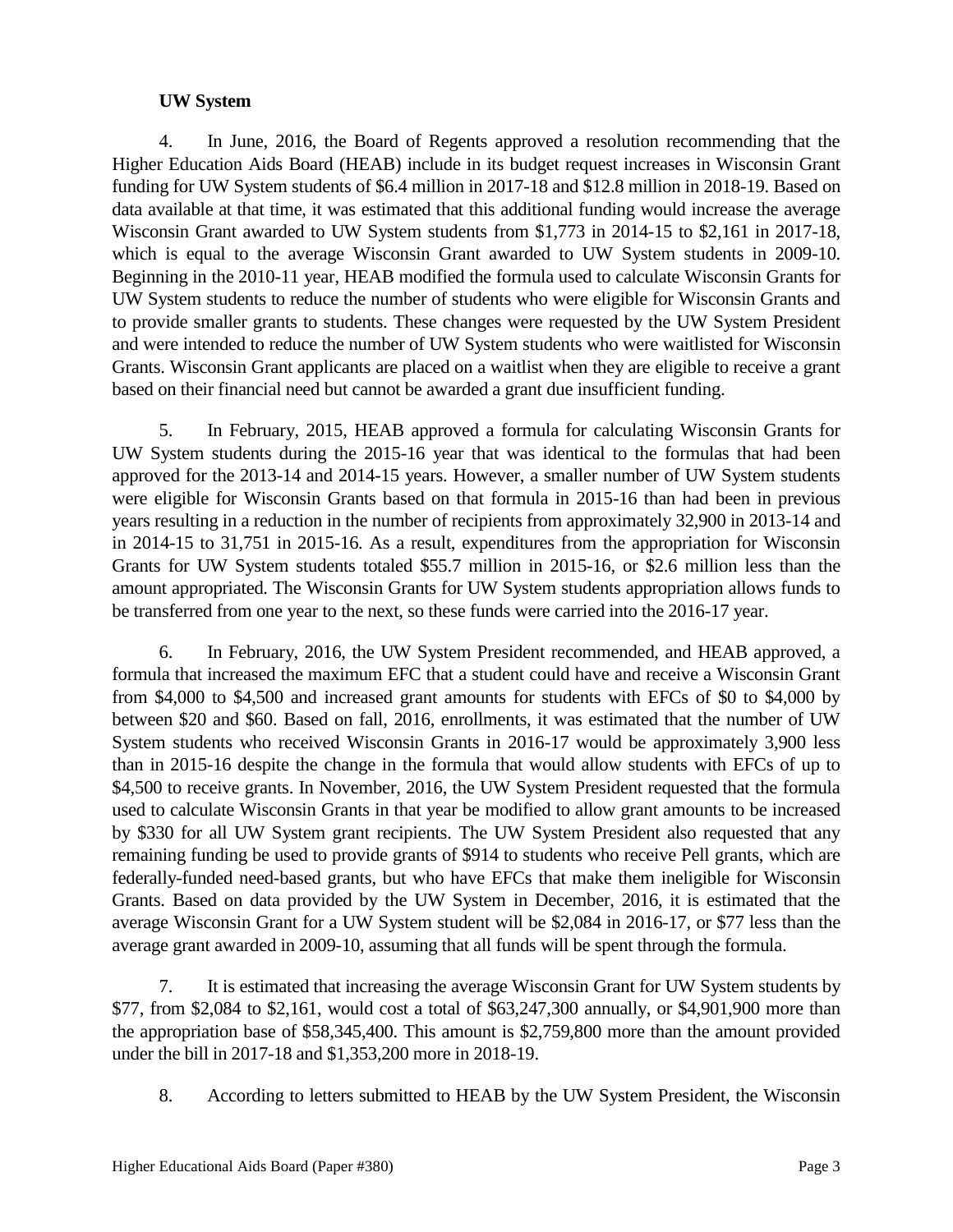Grant provided to students with the greatest financial need should cover 50% of tuition costs at UW institutions. Under the current formula for Wisconsin Grants for UW System students, the maximum grant amount is \$2,714, or 37.3% of the 2015-16 weighted average resident undergraduate tuition of \$7,269. It is estimated that increasing the maximum by 33.9% so that it equals 50% of weighted average resident undergraduate tuition and increasing all other grants by the same percentage would cost a total of \$81,680,700 annually, or \$19,786,600 more than the amount provided under the bill for Wisconsin Grants for UW System students in 2018-19. If the Committee wishes to increase the maximum grant provided to UW System students so that it covers a greater percentage of resident undergraduate tuition, the Committee could approve a higher amount of funding than would be provided under the Governor's budget.

9. In the errata letter submitted to the Committee in March, the State Budget Director indicated that it is the Governor's intention that resident undergraduate tuition be reduced by 5% in 2018-19. The budget bill would provide an additional \$35 million GPR to the UW System in that year to offset the estimated decrease in tuition revenues resulting from the proposed decrease in resident undergraduate tuition rates. Some have argued that this funding would be better used to provide additional financial aid to students who have demonstrated financial need. The UW System indicates that average resident undergraduate tuition was \$7,269 in 2015-16. Based on this, it is estimated that a 5% reduction in resident undergraduate tuition would save the average UW student \$363 in 2018-19. If the Committee rejects the Governor's 5% tuition reduction in 2018-19, but wants to increase student financial aid by the average amount that the 5% reduction would have reduced tuition, it is estimated that an additional \$13,272,400 over base level funding would be required to increase the value of Wisconsin Grants provided to eligible UW students by \$363 in 2018-19. This amount is \$9,723,700 more than increase in funding for Wisconsin Grants for UW System students provided in the Governor's budget in 2018-19.

10. Under current law, the appropriation for Wisconsin Grants for UW System students is a sum sufficient appropriation linked to the average percentage increase in resident undergraduate tuition at UW institutions. This link, which was established by 2001 Act 109 and modified by 2005 Act 25, was suspended in each biennium from 2003-05 to 2013-15. The link first operated in the 2015-17 biennium when resident undergraduate tuition was frozen and no funding increases were provided for the Wisconsin Grant program for UW students. However, the funding increases provided in the bill (3.67%/2.33%) are inconsistent with the tuition increases proposed by the Board of Regents and the Governor. The Board of Regents has approved a resolution to freeze resident undergraduate tuition in the 2017-18 year and to increase that tuition by no more than the percentage increase in the consumer price index in the 2018-19 year, while the State Budget Director indicated that it was the Governor's intention that resident undergraduate tuition be frozen in 2017-18 and reduced by 5% in 2018-19.

11. If the Committee wishes to approve these increases, or provide increases that would otherwise be different than the percentage increase in resident undergraduate tuition, the Committee could suspend the link between the appropriation for Wisconsin Grants for UW System students and percentage increases in resident undergraduate tuition. This could be accomplished by specifying the amounts to be provided in the 2017-18 and 2018-19 fiscal years and providing that the amounts provided in future years would be calculated based on the percentage increase in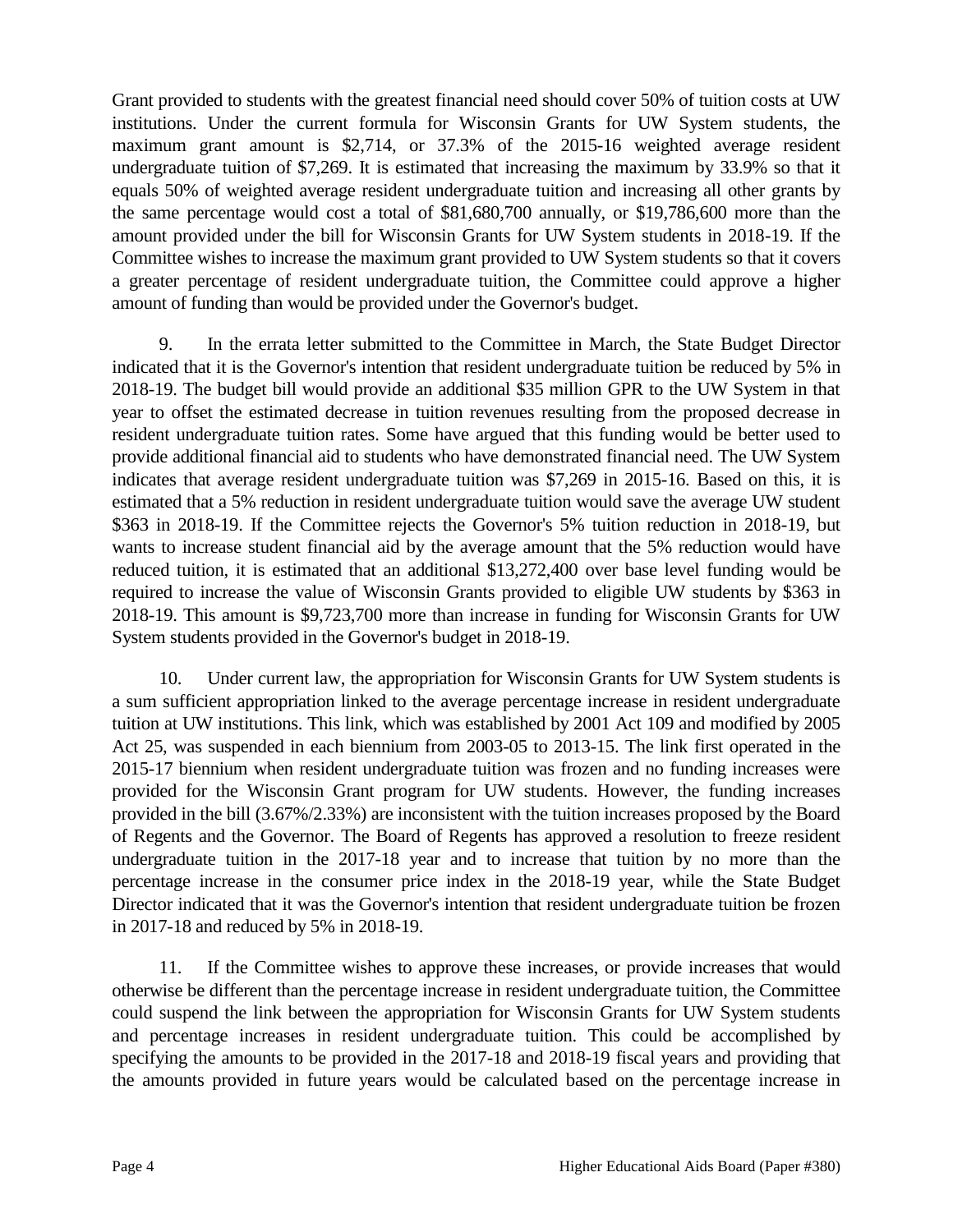resident undergraduate tuition. Because the link has rarely been applied since it was established, the Committee could alternatively delete the link between the appropriation for Wisconsin Grants for UW System students and instead make that appropriation a sum certain, biennial appropriation. The appropriations for Wisconsin Grants for private, nonprofit college and university students, technical college students, and tribal college students are all sum certain, biennial appropriations.

# **Technical College Students**

12. In July, 2016, the Wisconsin Technical College System (WTCS) President and the WTCS Board President submitted a letter to HEAB recommending that HEAB include in its budget request increases of \$23 million annually for Wisconsin Grants for technical college students. According to the letter, if funding for Wisconsin Grants for technical college students were to be increased by this amount, the waitlist for those students would be eliminated. Data provided by HEAB for the 2015-16 year indicated that 23,562 applicants were placed on the waitlist for Wisconsin Grants for technical college students and that providing grants to all of those applicants would have cost an additional \$23.8 million.

13. The waitlist for Wisconsin Grants for technical college students has decreased in recent years due in part to a decrease in enrollments at the technical colleges. From 2011-12 to 2015-16, the number of full-time equivalent (FTE) students enrolled at the technical colleges decreased from 80,068 to 68,371, or by 11,697 FTEs. Similarly, the waitlist for Wisconsin Grants for technical college students decreased from 54,812 in 2011-12 to 23,562 in 2015-16. Based on data provided by HEAB in March, 2017, it is anticipated that waitlist for Wisconsin Grants for technical college students will further decrease in the 2016-17 year. It is estimated that 17,900 applicants may be waitlisted in the current year and that an additional \$18.0 million would be required to provide grants to these applicants. If the Committee wishes to fully fund the waitlist for Wisconsin Grants for technical colleges, the Committee could increase funding for that program by \$18.0 million annually. Compared to the amounts provided in the Governor's bill, this would be an increase of \$17,291,500 in 2017-18 and \$16,826,200 in 2018-19.

14. While the applicants on the waitlist for Wisconsin Grants for technical colleges have applied for financial aid, it is unknown how many of the applicants on the waitlist enrolled in a technical college at least half-time or would have enrolled in a technical college at least half-time if they had been awarded a Wisconsin Grant. As it is likely that at least some of the applicants on the waitlist would not enroll in a technical college even if offered a grant or would enroll less than halftime, it is likely that a lower amount of funding would be required to fully fund the Wisconsin Grant waitlist for technical college students.

15. Similar to the Wisconsin Grant, the federal Pell grant program provides need-based grants to students enrolled in post-secondary institutions. Unlike the Wisconsin Grant, the Pell grant is fully funded, meaning that all eligible students are awarded grants. Eligibility for the Pell grant is similar to eligibility for the Wisconsin Grant for technical college students. In 2015-16, a full-time student was eligible for a Pell grant if his or her EFCs was \$5,198 or less, a student who was enrolled three-quarters time was eligible if his or her EFC was \$5,000 or less, and a student enrolled half-time was eligible if his or her EFC was \$4,600 or less. By comparison, technical college students who were enrolled at least half-time were eligible for a Wisconsin Grant if their EFC was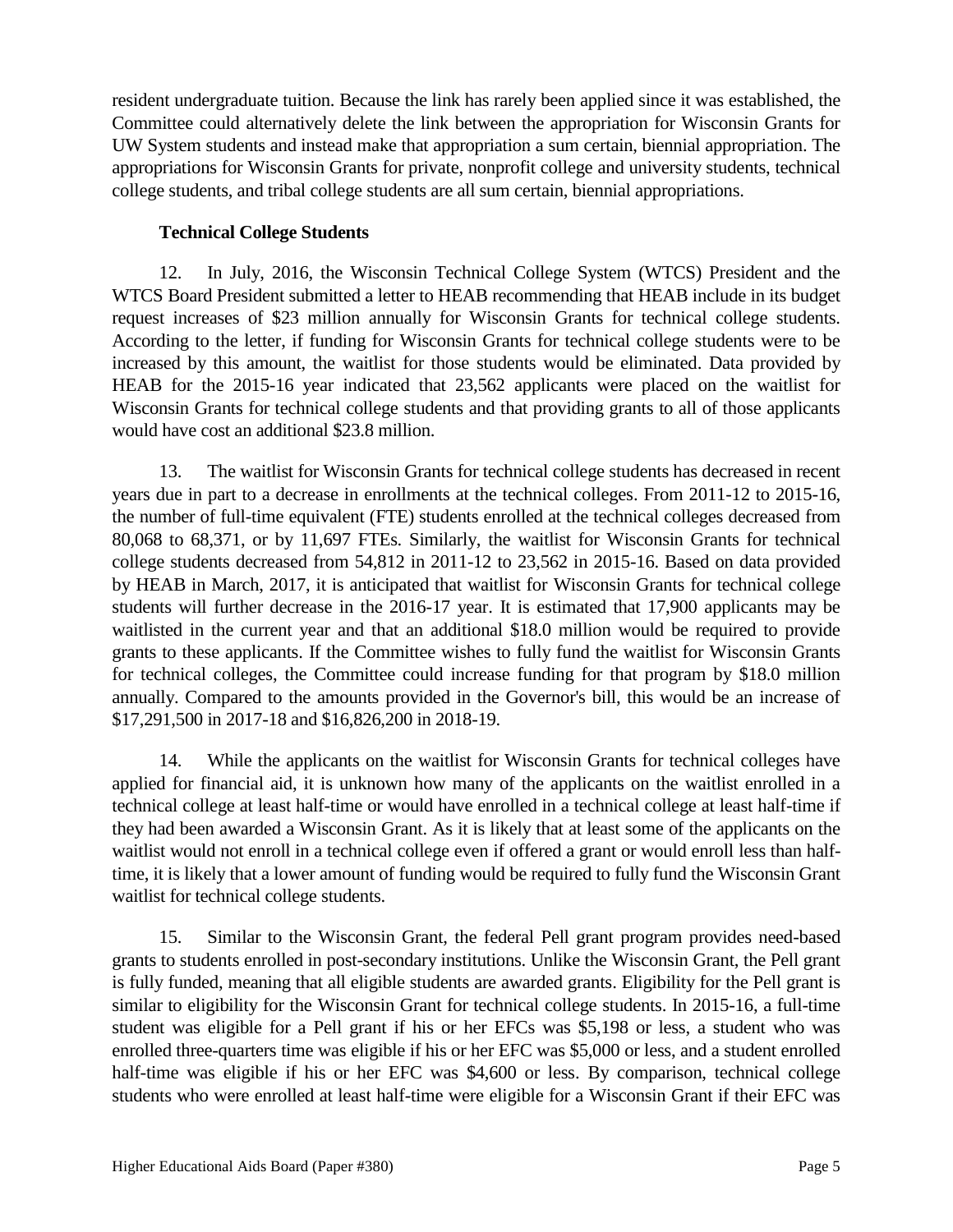### \$4,996 or less.

16. Due to the overlap in eligibility for the two programs, an estimate can be made of the number of applicants on the waitlist who enrolled at least half-time in a technical college in the current year using data on the number of students who received Pell grants. In 2015-16, 39,745 resident students who were enrolled at least half-time at a technical college received a Pell grant. Based on data through December 31, 2016, it is estimated that this number could decrease by 8.4%. Adjusting for the differences in eligibility, it is estimated that 3,000 of the applicants on the waitlist for Wisconsin Grants for technical colleges have not enrolled in a technical college in the current year or enrolled less than half-time. If this is the case, the waitlist could be eliminated if funding for an additional 14,900 grants were providing, which would cost \$15.0 million, or \$3.0 million less than estimated above.

17. However, it is likely that some applicants on the waitlist for Wisconsin Grants for technical college students did not enroll at least half-time in a technical college but would have done so if they had been awarded a Wisconsin Grant. For this reason it may be appropriate to provide an increase of funding that is more than \$15 million.

18. Providing an additional \$15 million for Wisconsin Grants for technical college students would increase that appropriation by 77.7% over the base level funding of \$19,297,900. If the Committee would prefer to provide more incremental increases for Wisconsin Grants for technical college students, the Committee could provide an amount of funding that would reduce, rather than eliminate, the waitlist for that program. For example, the Committee could provide \$5 million in 2018-19, or \$3,826,200 more than provided under the bill in that year, which should reduce the waitlist by one-third based on data from the current year. This amount of funding would be sufficient to provide Wisconsin Grants to approximately 5,000 additional students in that year.

# **Private, Nonprofit College Students**

19. The President of the Wisconsin Association for Independent Colleges and Universities (WAICU) submitted a letter to HEAB in July, 2016, recommending that HEAB include increases of \$3 million in 2017-18 and \$6 million in 2018-19 for Wisconsin Grants for private, nonprofit college and university students in its biennial budget request. The recommended increases would increase funding by 11.2% in 2017-18 and an additional 10.0% in 2018-19. According to the letter, WAICU was requesting the same percentage increases in funding as the UW System President requested for Wisconsin Grants for UW System students. (The UW System President requested increases of 10.9% in 2017-18 and 9.9% in 2018-19 for Wisconsin Grants for UW System students.) Similar to Wisconsin Grants for UW System and technical college students, the Governor's budget would provide increases of 3.67% in 2017-18 and 2.33% in 2018-19.

20. While the Wisconsin Grant program for private, non-profit college and university students has had waitlists in recent years, there is no waitlist in the current year. Rather, in February, 2017, it was anticipated that the appropriation for Wisconsin Grants for private, nonprofit college and university students would not be fully spent in the current year. At that time, the WAICU President requested, and HEAB approved, a modification to the formula that would increase the maximum grant awarded by \$100 from \$2,900 to \$3,000. There are approximately 9,200 private,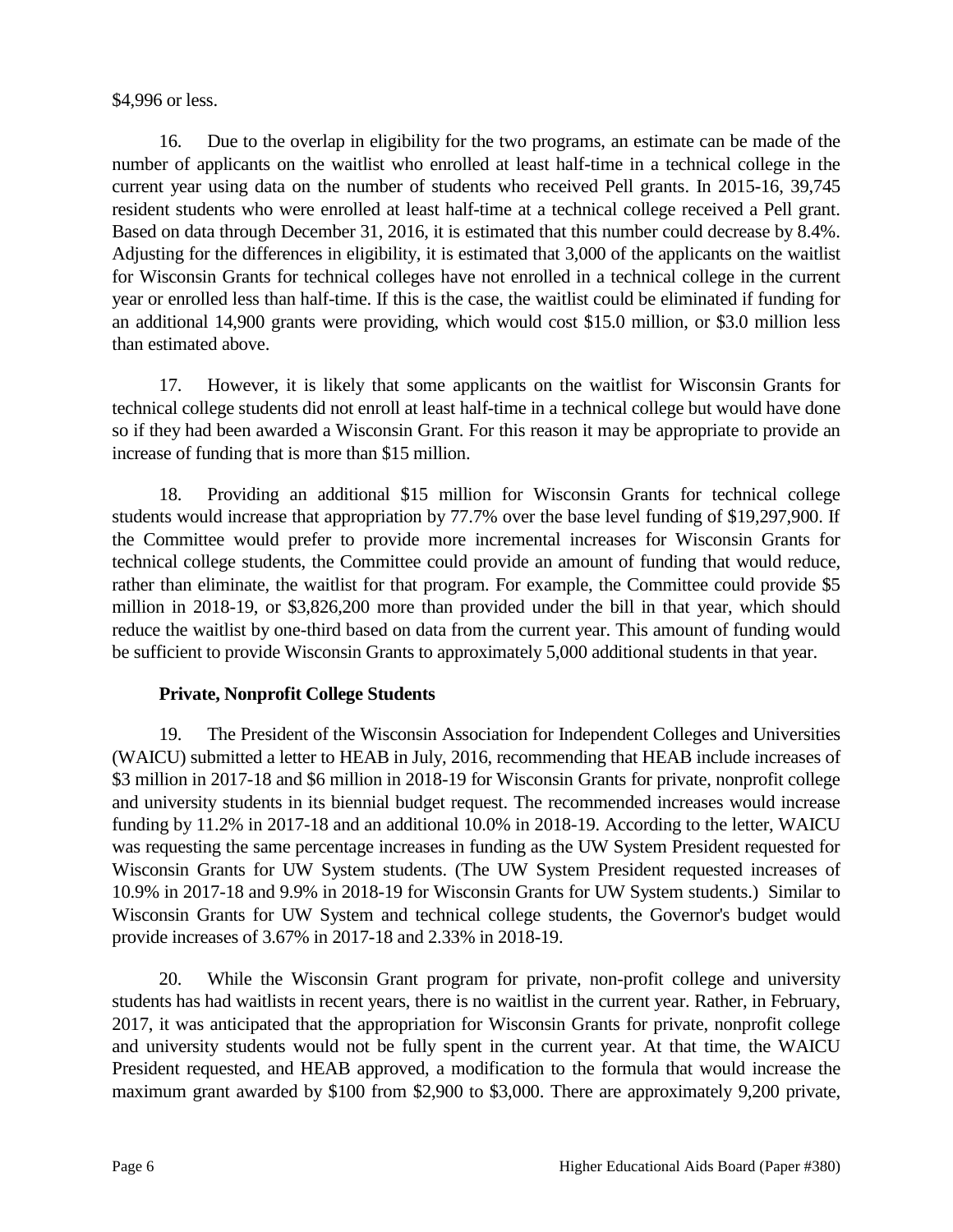nonprofit college and university students who have been awarded the maximum grant; however, HEAB anticipates that the funding will not be sufficient to increase the grant provided to all of these students by \$100. Through April, 2017, 6,184 private, nonprofit college and university students have been awarded additional funding under the modified formula.

21. As there is no waitlist for Wisconsin Grants for private, nonprofit college and university students in the current year, any increase in funding for that program would be used to increase the amount of grants. Following HEAB's approval of modifications to the formula in February, the maximum Wisconsin Grant for private, nonprofit colleges and universities students is \$3,000. By comparison, tuition at private, nonprofit college and university ranges from \$14,260 to \$46,596 in 2016-17, meaning that the maximum grant funds between 6.4% and 21.0% of tuition depending on the institution in which the student enrolls.

# **Tribal College Students**

22. The presidents of the two tribal colleges did not submit a recommendation to HEAB regarding HEAB's 2017-19 biennial budget request. However, if the Committee approves the Governor's recommendation to increase funding for Wisconsin Grants for UW System students, technical college students, and private, nonprofit college and university students by 3.67% in 2017- 18 and an additional 2.33% in 2018-19, the Committee may wish to provide similar increases for Wisconsin Grants for tribal college students. Under this alternative, funding for Wisconsin Grants for tribal college students would be increased by \$16,700 in 2017-18 and by \$27,600 in 2018-19. Wisconsin Grants for tribal college students are funded with tribal gaming revenues. Tribal gaming revenues that are not otherwise appropriated are deposited in the state's general fund. If the Committee were to approve this alternative, the balance of the state's general fund would be reduced by \$16,700 in 2017-18 and \$27,600 in 2018-19.

23. Similar to the program for technical college students, there has been a waitlist for Wisconsin Grants for tribal college students in recent years. Based on data from March, 2017, it is estimated that there could be 170 applicants for Wisconsin Grants for tribal college students at the end of this fiscal year. If the Committee wishes to fully fund the waitlist for Wisconsin Grants for tribal college students, the Committee could increase funding for that program by \$273,300 annually.

# **Alternative Methods of Distributing Proposed Increases**

24. The Governor's budget would provide the same percentage increases for Wisconsin Grants for UW System students, technical college students, and private, nonprofit college and university students. An alternate method of distributing the additional funding provided in the Governor's bill could be to distribute the funding based on the unmet need of the students enrolled in each sector. Table 3 shows unmet need for resident undergraduate students enrolled at least halftime by sector in 2015-16. Financial need is the difference between the cost of attendance at the institution in which the student is enrolled and the student's EFC. Unmet need is the student's financial need less any need-based aid that is awarded to the student. As shown in Table 3, the unmet need of resident undergraduate students enrolled at least half-time totaled \$984.8 million in 2015-16.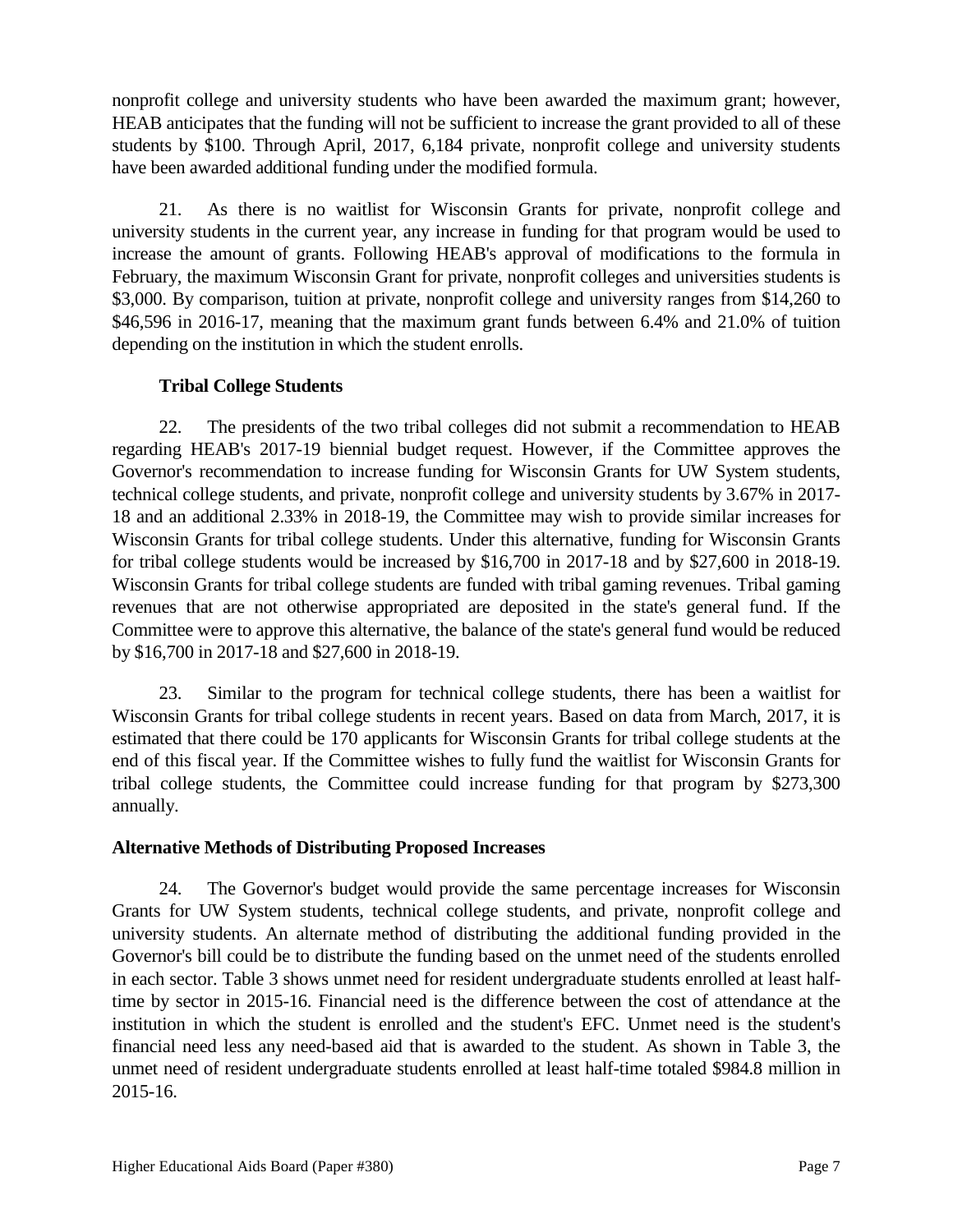#### **TABLE 3**

#### **Unmet Need of Resident Undergraduate Students Enrolled At Least Half-Time by Sector, 2015-16**

|                             | <b>Unmet Need</b> | % of Total |
|-----------------------------|-------------------|------------|
| <b>UW</b> System            | \$294,726,683     | 29.9%      |
| <b>Technical Colleges</b>   | 372,537,359       | 37.8       |
| Private, Nonprofit Colleges | 315,348,170       | 32.0       |
| <b>Tribal Colleges</b>      | 2,165,541         | 0.2        |
| <b>Total Unmet Need</b>     | \$984,777,753     | 100.0%     |

25. Table 4 shows increases in funding for the Wisconsin Grant by sector if the funding increases provided in the Governor's bill had been distributed based on unmet need rather than based on the level of the appropriation in the 2016-17 year. As shown in the table, increases for technical college students, private, nonprofit college and university students, and tribal college students would be greater than under the Governor's bill while increases for the UW System would be lesser.

#### **TABLE 4**

#### **Wisconsin Grant Increases by Sector If Increases Were Distributed Based on Unmet Need**

|                             | 2017-18     | % Increase<br>Over Prior Year | 2018-19     | % Increase<br>Over Prior Year |
|-----------------------------|-------------|-------------------------------|-------------|-------------------------------|
| UW System                   | \$1,148,400 | 1.97%                         | \$754,100   | 1.27%                         |
| <b>Technical Colleges</b>   | 1,451,600   | 7.52                          | 953,200     | 4.59                          |
| Private, Nonprofit Colleges | 1,228,700   | 4.57                          | 806,900     | 2.87                          |
| <b>Tribal Colleges</b>      | 8,400       | 1.85                          | 5,500       | 1.19                          |
| Total                       | \$3,837,100 |                               | \$2,519,700 |                               |

26. As shown in Table 3, the total unmet need of resident students attending private, nonprofit colleges and universities is greater than the unmet need of resident students attending UW System students. This is true even though the UW System enrolls four times as many resident undergraduate students as are enrolled at private, nonprofit colleges and universities. This difference in unmet need is attributable to the higher cost of attending private, nonprofit colleges and universities compared to UW institutions. HEAB data shows that the average cost of attending a private, nonprofit college in 2015-16 was \$37,277. By comparison, the average cost of attending a UW institution was \$18,912 in that year, or slightly more than half the cost of attending a private, nonprofit institution.

27. Another means of distributing the additional funding provided in the Governor's bill could be to distribute the funding based on the number of low-income students enrolled in each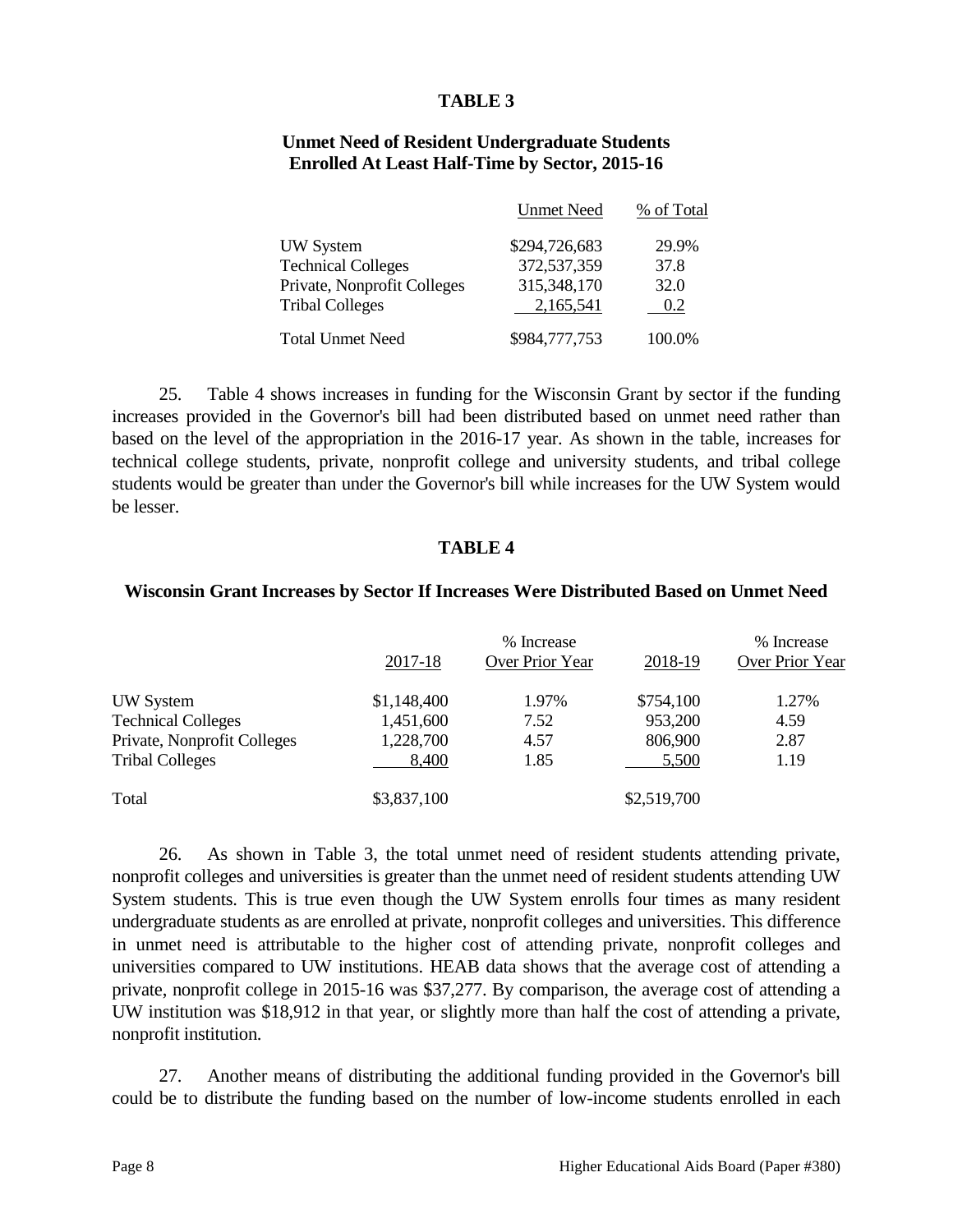sector. This could be accomplished by distributing the funding based on the amount of Pell grants awarded to students in each sector. In 2014-15, 71.7% of Pell grant recipients came from households with incomes of less than \$30,000 and 95.7% came from households with less than \$60,000 in income. Unlike Wisconsin Grants, Pell grants are prorated if a student is enrolled less than full-time. Using the amount of Pell grants awarded, rather than the number of recipients, accounts for differences in enrollment patterns across sectors. Table 5 shows the total amount of Pell grants received by resident students enrolled at least half-time in UW institutions, technical colleges, private, nonprofit colleges and universities, and tribal colleges in 2015-16. This approach is similar to how the UW System distributes Wisconsin Grant funding amongst its institutions.

#### **TABLE 5**

#### **Pell Grants Awarded to Resident Students by Sector, 2015-16**

|                             | Pell Grants   | % of Total |
|-----------------------------|---------------|------------|
| <b>UW</b> System            | \$144,757,794 | 45.2%      |
| <b>Technical Colleges</b>   | 134,504,080   | 42.0       |
| Private, Nonprofit Colleges | 39,867,205    | 12.5       |
| <b>Tribal Colleges</b>      | 975,370       | 0.3        |
| Total                       | \$320,104,449 | 100.0%     |

28. Table 6 shows increases in Wisconsin Grant by sector if the funding increases provided in the Governor's bill had been distributed based on the amount of Pell grants received by resident students in each sector rather than based on the level of the appropriation in the 2016-17 year. As shown in the table, increases for technical college students and tribal college students would be greater than under the Governor's bill while increases for the UW System and private, nonprofit colleges and universities students would be lesser.

### **TABLE 6**

#### **Wisconsin Grant Increases by Sector If Increases Were Distributed Based on Pell Grants**

|                             |             | % Increase      |             | % Increase      |
|-----------------------------|-------------|-----------------|-------------|-----------------|
|                             | 2017-18     | Over Prior Year | 2018-19     | Over Prior Year |
| <b>UW</b> System            | \$1,735,200 | 2.97%           | \$1,139,500 | 1.90%           |
| <b>Technical Colleges</b>   | 1,612,300   | 8.35            | 1,058,700   | 5.06            |
| Private, Nonprofit Colleges | 477,900     | 1.78            | 313,800     | 1.15            |
| <b>Tribal Colleges</b>      | 11,700      | 2.58            | 7,700       | 1.65            |
| Total                       | \$3,837,100 |                 | \$2,519,700 |                 |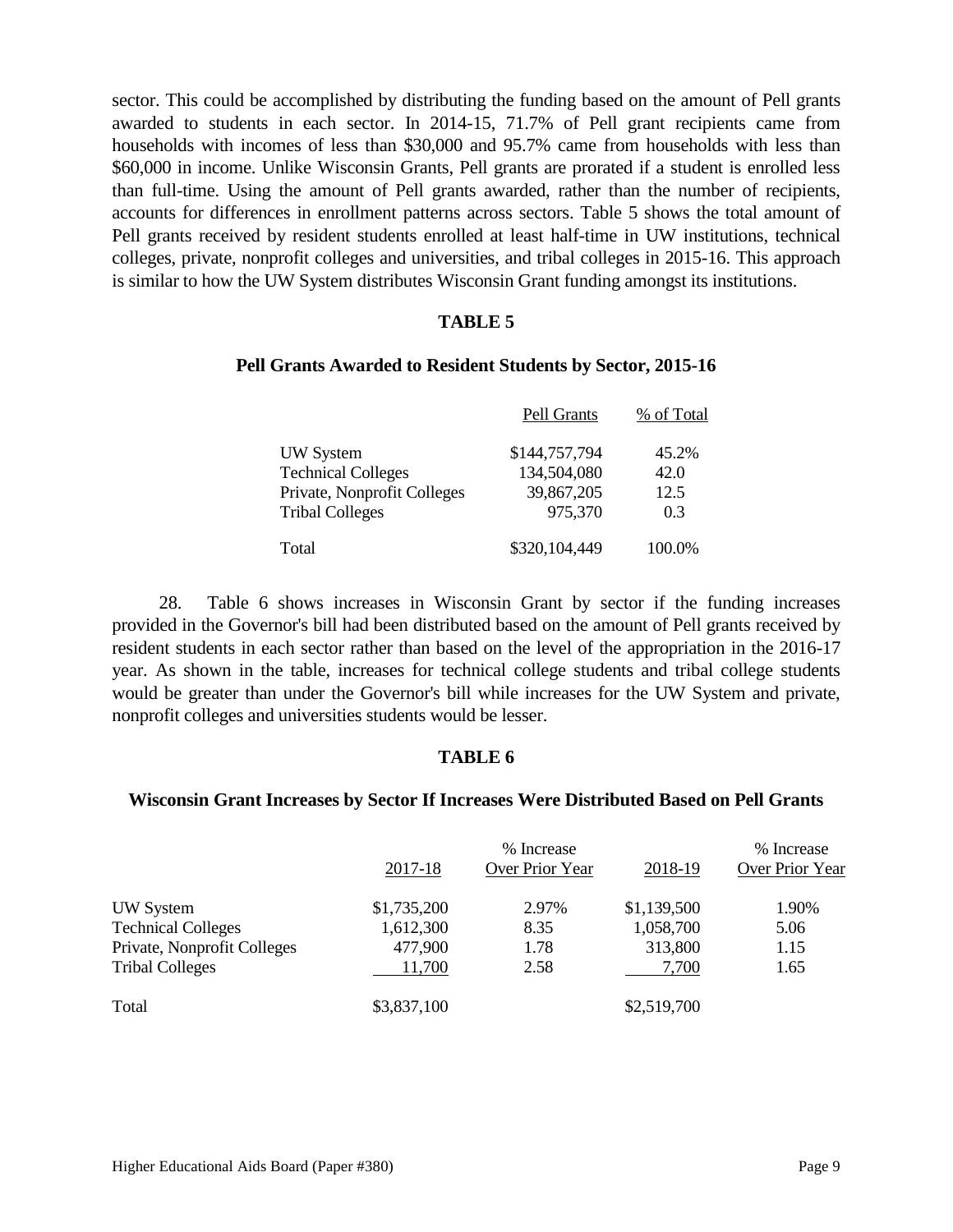#### **ALTERNATIVES**

#### **A. UW System Students Funding**

1. Approve the Governor's recommendation.

| <b>ALTA1</b> | <b>Change to</b> |      |
|--------------|------------------|------|
|              | <b>Base</b>      | Rill |
| <b>GPR</b>   | \$5,690,800      | \$0  |

2. Modify the Governor's recommendation to provide an additional \$2,759,800 in 2017- 18 and \$1,353,200 in 2018-19, which would increase the average Wisconsin Grant for UW System students to an estimated \$2,161 beginning in 2017-18.

| ALT A2     | <b>Change to</b> |                         |  |
|------------|------------------|-------------------------|--|
|            | <b>Base</b>      | Rill                    |  |
| <b>GPR</b> |                  | \$9,803,800 \$4,113,000 |  |

3. Modify the Governor's recommendation to provide an additional \$9,723,700 in 2018- 19, which would increase the average Wisconsin grant for UW System students by an estimated \$363.

| ALT <sub>A3</sub> | <b>Change to</b>         |      |
|-------------------|--------------------------|------|
|                   | <b>Base</b>              | Rill |
| <b>GPR</b>        | \$15,414,500 \$9,723,700 |      |

4. Modify the Governor's recommendation to provide an additional \$19,786,600 in 2018- 19, which would increase the estimated maximum grant to 50% of weighted average resident undergraduate tuition at UW institutions, and proportionately increase other grant awards.

| ALT A4 | <b>Change to</b> |                           |  |
|--------|------------------|---------------------------|--|
|        | <b>Base</b>      | Rill                      |  |
| GPR    |                  | \$25,477,400 \$19,786,600 |  |

5. Delete provision.

| ALT A5     | <b>Change to</b> |                 |
|------------|------------------|-----------------|
|            | Base             | Rill            |
| <b>GPR</b> | \$0              | $-$ \$5,690,800 |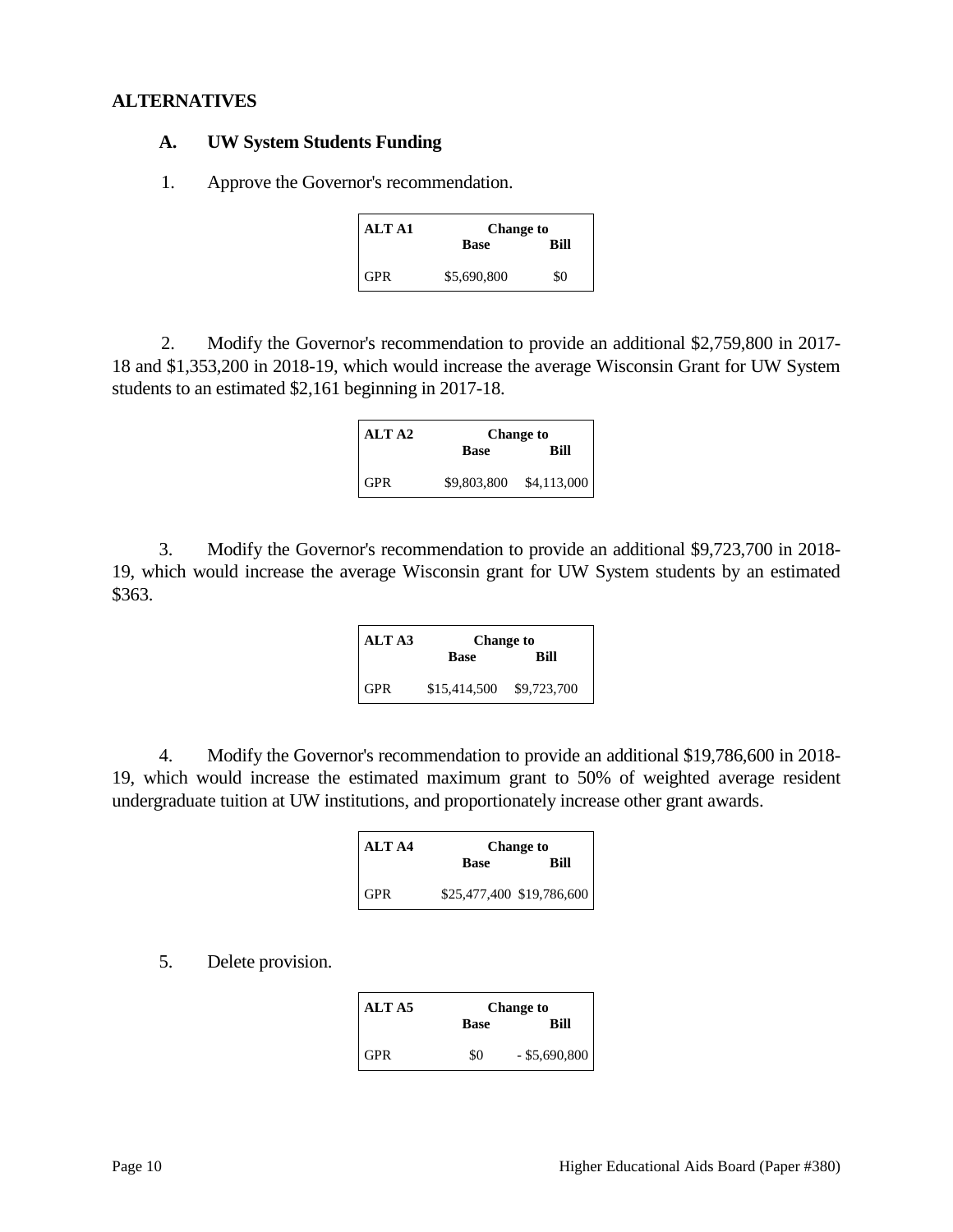### **B. UW System Students Appropriation**

1. Modify the Governor's recommendation to suspend the link between the appropriation for Wisconsin Grants for UW System students and the average percentage increase in resident undergraduate tuition for the 2017-18 and 2018-19 fiscal years.

2. Delete the link between the appropriation for Wisconsin Grants for UW System students and the average percentage increase in resident undergraduate tuition and make the appropriation at biennial, sum certain appropriation.

#### **C. Technical College Students**

1. Approve the Governor's recommendation.

| <b>ALT C1</b> | <b>Change to</b> |      |
|---------------|------------------|------|
|               | <b>Base</b>      | Rill |
| GPR           | \$1,882,300      | \$0  |

2. Modify the Governor's recommendation to increase funding by \$17,291,500 in 2017- 18 and \$16,826,200 in 2018-19, which would provide grants to all applicants projected to be on the program waitlist based on current year data.

| ALT C <sub>2</sub> | <b>Change to</b> |                           |  |
|--------------------|------------------|---------------------------|--|
|                    | <b>Base</b>      | Rill                      |  |
| <b>GPR</b>         |                  | \$36,000,000 \$34,117,700 |  |

3. Modify the Governor's recommendation to increase funding by \$14,291,500 in 2017- 18 and \$13,826,200 in 2018-19, which would provide grants to all applicants projected to be on the waitlist based on current year data who would enroll in a technical college at least half-time.

| ALT <sub>C3</sub> | <b>Change to</b> |                           |  |
|-------------------|------------------|---------------------------|--|
|                   | <b>Base</b>      | Rill                      |  |
| <b>GPR</b>        |                  | \$30,000,000 \$28,117,700 |  |

4. Modify the Governor's recommendation to increase program funding by \$3,826,200 in 2018-19, which would provide grants to an additional 5,000 students in that year and reduce the estimated number of applicants on the waitlist by one-third based on current year data.

| ALT C <sub>4</sub> | <b>Change to</b> |             |  |
|--------------------|------------------|-------------|--|
|                    | <b>Base</b>      | Rill        |  |
| GPR                | \$5,708,500      | \$3,826,200 |  |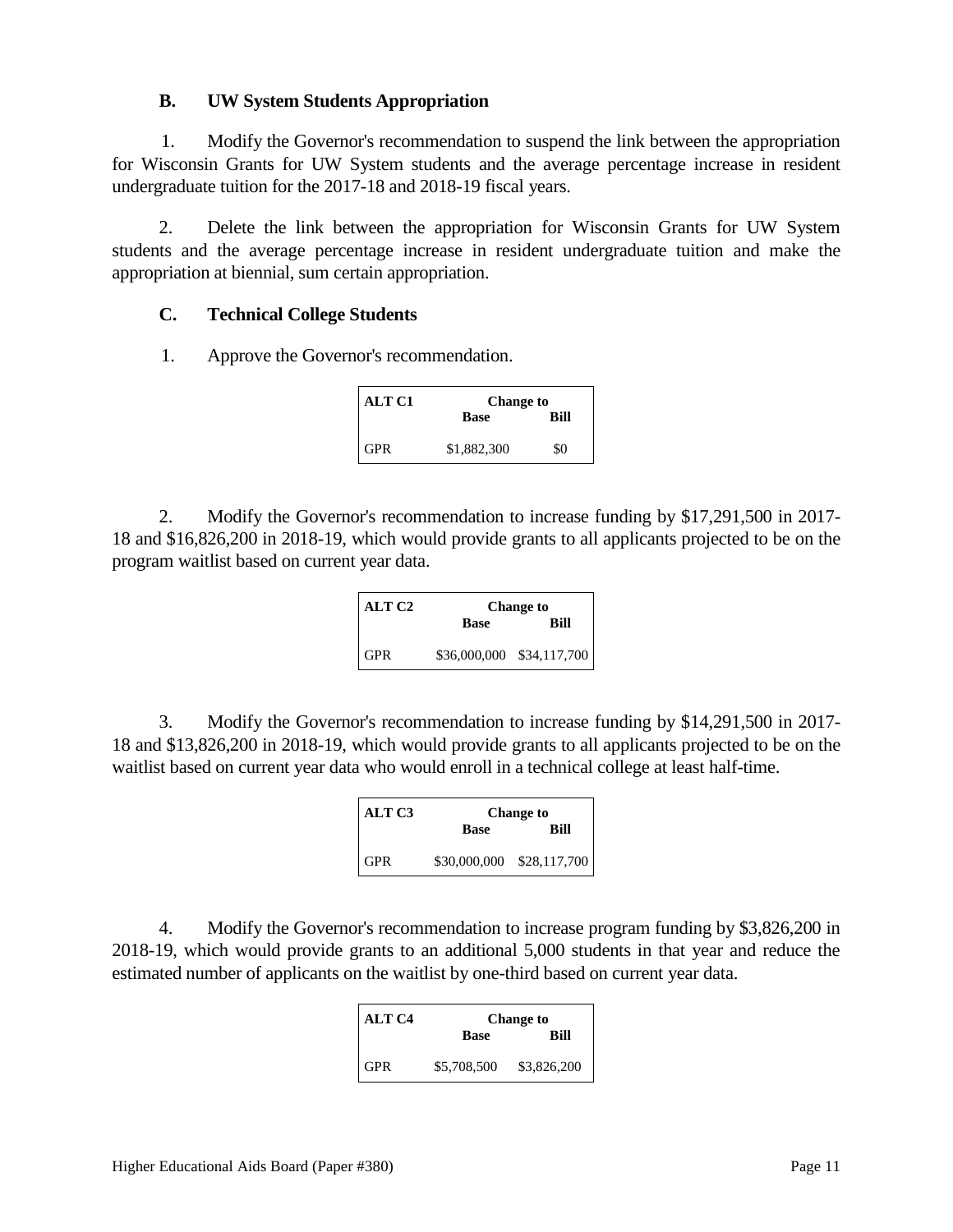5. Delete provision.

| ALT C5 | <b>Change to</b> |                 |  |
|--------|------------------|-----------------|--|
|        | Base             | Rill            |  |
| GPR    | \$0              | $-$ \$1,882,300 |  |

#### **D. Private, Nonprofit College Students**

1. Approve the Governor's recommendation.

| <b>ALT D1</b> | <b>Change to</b> |      |  |
|---------------|------------------|------|--|
|               | <b>Base</b>      | Rill |  |
| <b>GPR</b>    | \$2,620,800      | \$0  |  |

2. Delete provision.

| ALT D2 | <b>Change to</b> |                 |  |
|--------|------------------|-----------------|--|
|        | Base             | Rill            |  |
| GPR    | \$0              | $-$ \$2,620,800 |  |

### **E. Tribal College Students**

1. Approve the Governor's recommendation, which would maintain base level funding for Wisconsin Grants for tribal college students.

2. Modify the Governor's recommendation to provide \$16,700 in 2017-18 and \$27,600 in 2018-19. This would increase funding for Wisconsin Grants for tribal college students by 3.67% in 2017-18 and 2.33% in 2018-19 consistent with the Governor's recommendations for increases in Wisconsin Grants for the other sectors.

| ALT E2                | <b>Change to</b> |           |
|-----------------------|------------------|-----------|
|                       | <b>Base</b>      | Rill      |
| PR<br>GPR-            | \$44,300         | \$44,300  |
| Tribal (REV) - 44,300 |                  | $-44,300$ |

3. Modify the Governor's recommendation to provide \$273,300 annually, which would provide grants to all applicants projected to be on the program waitlist based on current year data.